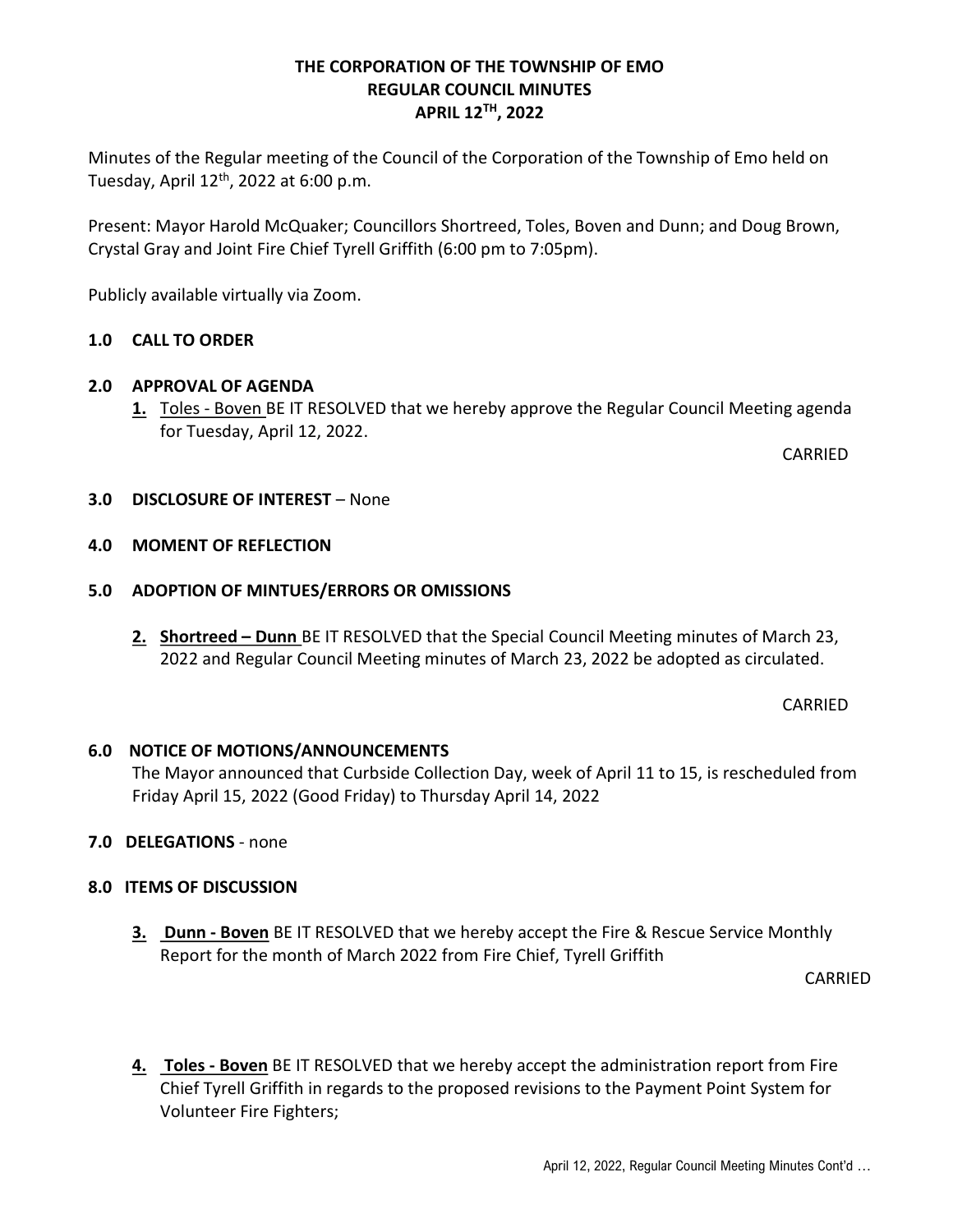AND FURTHER THAT a policy be prepared outlining the revised payment point system for Volunteers fighter Fighters in a timely fashion;

AND FURTHER THAT the new payment point system comes into effective in 2022.

CARRIED

**5. Toles - Boven** BE IT RESOLVED that we hereby accept the administration report from Fire Chief Tyrell Griffith in regards proposed revisions to the ACEL Automatic Aid Agreement and Schedule A;

AND FURTHER THAT that By-Law No. 2022-08 being a by-law to enter into an Automatic Aid Agreement with Township of Chapple, Township of LaVallee, Township of Alberton to provide and/or receive fire protection services be read a first, second and third time, be finally passed, signed by the Mayor and Interim CAO/Clerk/Treasurer and become law forthwith.

CARRIED

6. Boven- Toles BE IT RESOLVED that we hereby accept the administration report from Fire Chief Tyrell Griffith in regards proposed Automatic Aid Agreement with the Rainy River First Nation;

AND FURTHER THAT that By-Law No. 2022-09 being a by-law to enter into an Automatic Aid Agreement with the Rainy River First Nations, Township of Chapple, Township of Emo, Township of LaVallee, Township of Alberton to provide and/or receive fire protection services be read a first, second and third time, be finally passed, signed by the Mayor and Interim CAO/Clerk/Treasurer and become law forthwith.

CARRIED

7. Shortreed – Dunn BE IT RESOLVED that we hereby accept the Building Statistics Report for the month of March 2022 from Chief Building Official (CBO) Rick Hallam.

CARRIED

8. Dunn – Toles BE IT RESOLVED that we hereby agree to send the following Council members to the Northwestern Ontario Municipal Association's 2022 Conference & Annual General Meeting in-person at the Fort Frances Curling Club on April 27<sup>th</sup> to 29th, 2022:

Harold McQuaker

CARRIED

9. Toles – Shortreed BE IT RESOLVED that Council approve the 3 prioritized 2022 capital expenditures plus a contingency allowance of \$10,000 for the Water Treatment Plant (WTP) as outline on the Ontario Clean Water Agency (OCWA) capital listing at an estimated cost of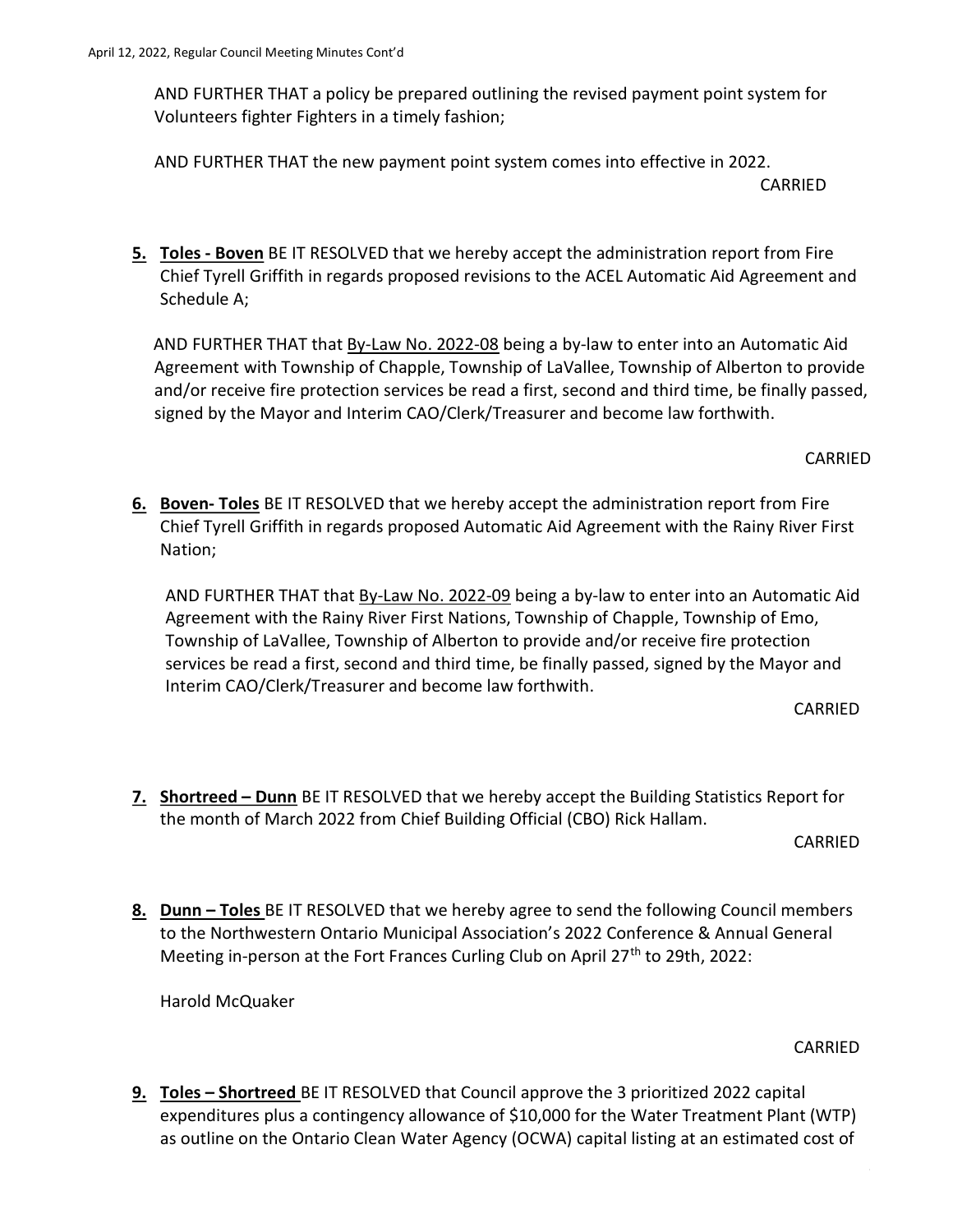\$86,250, and that this expenditure be funded from the 2022 Ontario Community Infrastructure Fund (OCIF) allocation.

### CARRIED

10. Boven – Dunn BE IT RESOLVED that Council hereby effective on April 19, 2022 at 4:00 pm rescind the December  $1^{st}$ , 2021 resolution No. 4 appointing Doug Brown as Interim CAO/Clerk-Treasurer;

AND FURTHER THAT effective on April 20, 2022 at 8:00 am Doug Brown will continue to be employed by the Township of Emo on a part-time basis as a special project coordinator in order to complete a few outstanding and/or open legal files

AND FURTHER THAT the previous mutually agreed upon employment conditions/terms as outlined in the December 6<sup>th</sup>, 2021 letter of employment executed between the parties will continue to be applicable.

## CARRIED

11. Shortreed – Toles BE IT RESOLVED that Council hereby effective on April 19, 2022 at 4:00 pm appoint Crystal Gray, as Interim CAO/Clerk-Treasurer;

AND FURTHER THAT this appointment is effective until the vacant CAO/Clerk-Treasurer position is filled and is on the job;

AND FURTHER THAT the mutually agreed upon employment conditions/terms as outlined in the March 30, 2022 letter of employment executed between the parties be applicable during this short term assignment period.

## CARRIED

12. Boven - Toles BE IT RESOLVED that Council hereby effective on April 19, 2022 at 4:00 pm appoint Faye Flatt as the Deputy Clerk and the Election Returning Officer for the 2022 Municipal Election;

AND FURTHER THAT this is appointment is effective until the vacant CAO/Clerk-Treasurer position is filled and is on the job;

AND FURTHER THAT the mutually agreed upon employment conditions/terms as outlined in the March 30, 2022 letter of employment executed between the parties be applicable during this short term assignment period.

## CARRIED

13. Dunn – Toles BE IT RESOLVED that Council provide an upset limit of \$1,500 in financial support for a family event planned in the Emo-LaVallee Community Center on Saturday April 23, 2022 which is part of the Annual Emo Spring Fever Days;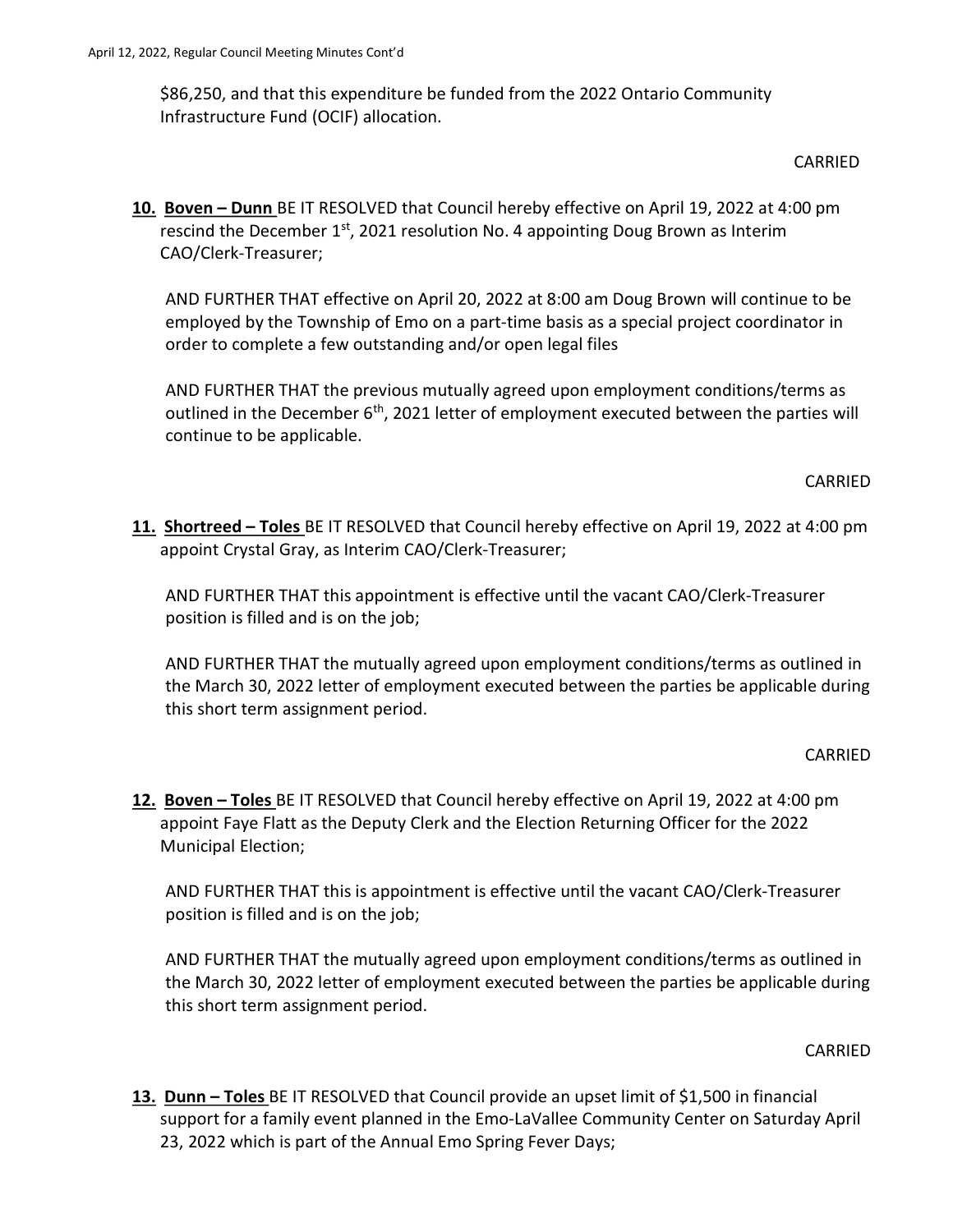AND FURTHER THAT the event organizers will be required to solicit and obtained donations from businesses, organizations, and general public to off/set event expenditures;

AND FURTHER THAT if any net financial contribution is incurred that it be included in the 2022 operating budget within the Council's public relations budget.

#### CARRIED

14. Toles - Boven BE IT RESOLVED that the Financial Statements be accepted, and the following accounts be approved and paid:

#### **GENERAL**

| <b>CHQ</b>                       | $(27, 734 - 27, 761)$     | \$        | 119,520.67 |
|----------------------------------|---------------------------|-----------|------------|
| <b>CHQ</b>                       | (27,738 VOID)             |           | (309.34)   |
| <b>CHQ</b>                       | $(27, 762 - 27, 763)$     |           | 309.34     |
| <b>EFT</b>                       | <b>Pre-Auth Utilities</b> |           | 6,855.10   |
| <b>EFT</b>                       | <b>VISA</b>               |           | 1,111.09   |
| <b>PAYROLL</b>                   | Payrun 3161 Chq 3161      | ひとみ ひこ    | 108.59     |
| <b>EFT</b>                       | Payrun 3151               |           | 2,634.70   |
| <b>EFT</b>                       | Payrun 3156               | \$        | 17,775.56  |
| <b>EFT</b>                       | Payrun 3168               | \$        | 18,816.30  |
| <b>Total General Payments</b>    |                           | \$        | 166,822.01 |
|                                  |                           |           |            |
| <b>Arena</b>                     |                           |           |            |
| <b>ARENA</b>                     | $(13, 376 - 13, 13, 382)$ | \$        | 7,768.31   |
| <b>ARENA</b>                     | (13,378 VOID)             | \$        | (741.54)   |
| <b>ARENA</b>                     | $(13, 383 - 13, 384)$     |           | 750.60     |
| <b>EFT</b>                       | <b>Pre-Auth Utilities</b> | \$\$\$    | 189.50     |
| <b>EFT</b>                       | Payrun 3153               |           | 3,463.63   |
| <b>EFT</b>                       | Payrun 3157               | \$        | 3,197.79   |
| <b>Total Arena Payments</b>      |                           | \$        | 14,628.29  |
| Recreation                       |                           |           |            |
| <b>EFT</b>                       | <b>Pre-Auth Utilities</b> | \$        | 314.38     |
| <b>Total Recreation Payments</b> |                           | \$        | 314.38     |
|                                  |                           |           |            |
| Parks                            |                           |           |            |
| <b>EFT</b>                       | <b>Pre-Auth Utilities</b> | <u>\$</u> | 175.48     |
| <b>Total Parks Payments</b>      |                           | \$        | 175.48     |
|                                  |                           |           |            |
| <b>EarlyON Centre</b>            |                           |           |            |
| <b>ETL</b>                       | $(5,932-5,933)$           | \$        | 1,135.40   |
| <b>EFT</b>                       | <b>Pre-Auth Utilities</b> | \$        | 82.89      |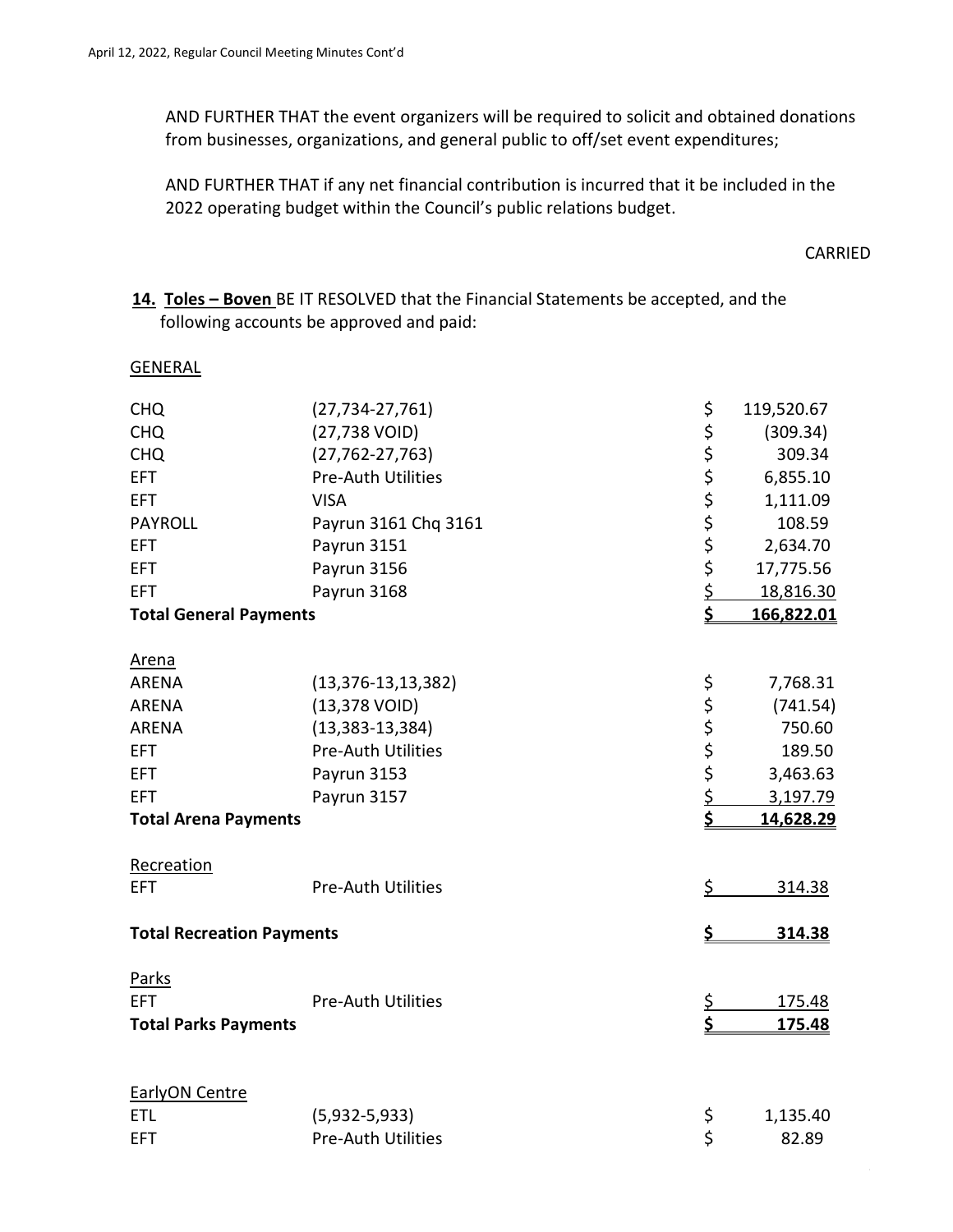| <b>EFT</b>                           | Payrun 3150 | 1,822.19 |
|--------------------------------------|-------------|----------|
| <b>EFT</b>                           | Payrun 3160 | 1,958.39 |
| <b>Total EarlyON Centre Payments</b> |             | 4,998.87 |
| Cemetery                             |             |          |
| Cemetery                             | (4884)      | 195.00   |
| <b>Total Cemetery Payments</b>       |             | 195.00   |
|                                      |             |          |

**CARRIED** 

#### 9.0 RESOLUTIONS/BYLAW

15. Boven – Dunn BE IT RESOLVED that By-law No. 2022-05, being a by-law to appoint a Chief Building Official and authorize an Agreement between the Township of Emo and Richard Hallam, operating as Hallam Construction Consulting Services Inc. be deemed to be read a first, second and third time, be finally passed, signed by the Mayor and Clerk, and become law forthwith.

CARRIED

16. Dunn – Shortreed BE IT RESOLVED that By-Law No. 2022-06 being a By- Law to enter into a Commercial Lease Agreement with the Emo Township Public Library Board and The Corporation of the Township of Emo. be read a first, second and third time, be finally passed, signed by the Mayor and Interim CAO/Clerk-Treasurer and become law forthwith.

CARRIED

17. Toles – Shortreed BE IT RESOLVED that By-Law No. 2022-07 being a by-law to amend Zoning By-law No. 2013-06, as amended, respecting the lands municipally known as 9058 Highway 602 in the Township of Emo be read a first, second and third time, be finally passed, signed by the Mayor and Interim CAO/Clerk-Treasurer and become law forthwith.

CARRIED

#### 10.0 CORRESPONDENCE/INFORMATION

The following items were received:

- 10.1 Ministry of Municipal Affairs & Housing Bill 109- the More Homes for Everyone Act, 2022.
- 10.2 Spring Fever Days 2022
- 10.3 Ontario Sport Network Grant
- 10.4 MMAH Update on Emergency Orders (COVID)
- 10.5 NWHU Small Drinking Water Systems Inspections

## 11.0 REPORTS (Council)

11.1 Emo Rec Council (Shortreed) - Councilor Shortreed explained that the Township was looking for new members for the Emo Recreation Committee and that application forms